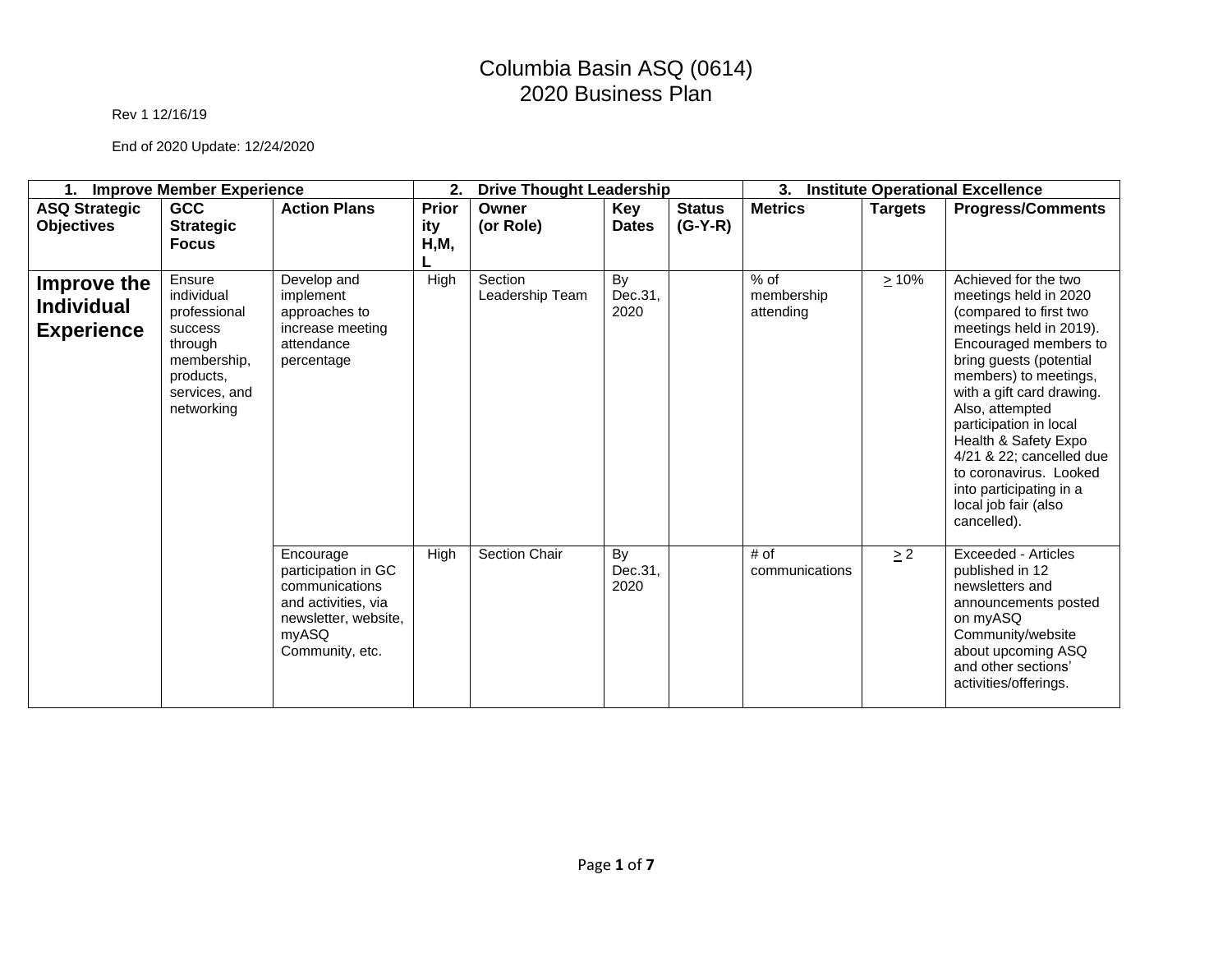### Rev 1 12/16/19

| <b>Encourage Section</b><br>Leadership Team<br>professional<br>development and<br>networking through<br>GC and ASQ<br>national<br>conferences/events                            | High | Section<br>Leadership Team                       | <b>By</b><br>Dec.<br>31,<br>2020 | Offer full or<br>partial<br>reimbursement<br>for section<br>leadership team<br>members to<br>attend 2020<br>ASQ ITAG,<br>WCQI and/or<br>other events | $\geq$ 2 | <b>Exceeded - Articles</b><br>published in 3<br>newsletters and on<br>websites about WCQI;<br>no reimbursements<br>offered as WCQI was<br>held virtually.<br>Leadership team<br>members also<br>participated in regional<br>training events.                                                                                           |
|---------------------------------------------------------------------------------------------------------------------------------------------------------------------------------|------|--------------------------------------------------|----------------------------------|------------------------------------------------------------------------------------------------------------------------------------------------------|----------|----------------------------------------------------------------------------------------------------------------------------------------------------------------------------------------------------------------------------------------------------------------------------------------------------------------------------------------|
| <b>Encourage Student</b><br><b>Branch</b><br>development                                                                                                                        | Med  | Section<br>Leadership Team /<br>Membership Chair | <b>By</b><br>Dec.31,<br>2020     | Contacts to<br>area Institutes<br>of Higher<br>Learning                                                                                              | $\geq 4$ | Considered complete for<br>2020 - Awaiting<br>details/marketing<br>materials from ASQ or<br>Regional; local area<br>colleges currently not in<br>session due to<br>pandemic, so were<br>unable to make contacts.                                                                                                                       |
| Collaboration with<br>other GCs to serve<br>members; share<br>speaker<br>information:<br>publicize<br>workshops and/or<br>conferences.<br>Utilize Sharepoint<br>as appropriate. | High | Section<br>Leadership Team                       | By<br>Dec.31,<br>2020            | # Events<br>publicized to<br>section<br>members                                                                                                      | $\geq 3$ | Exceeded - Articles in 2<br>newsletters about<br>another section's online<br>certification prep<br>courses; articles in 8<br>newsletters and/or on<br>website about several<br>other sections' virtual<br>meetings. Also provided<br>speaker information for<br>regional database to be<br>shared with others.<br>Utilized SharePoint. |
| Poll local members<br>for feedback (wants<br>and needs)                                                                                                                         | High | Section<br>Leadership Team                       | By<br>Dec.31,<br>2020            | Polls / Meeting<br>Feedback<br>Forms /<br>Newsletter<br>Articles                                                                                     | $\geq$ 2 | Exceeded - 2 meeting<br>evaluations tallied;<br>requests for member<br>input posted on myASQ<br>Community and in<br>several newsletters.                                                                                                                                                                                               |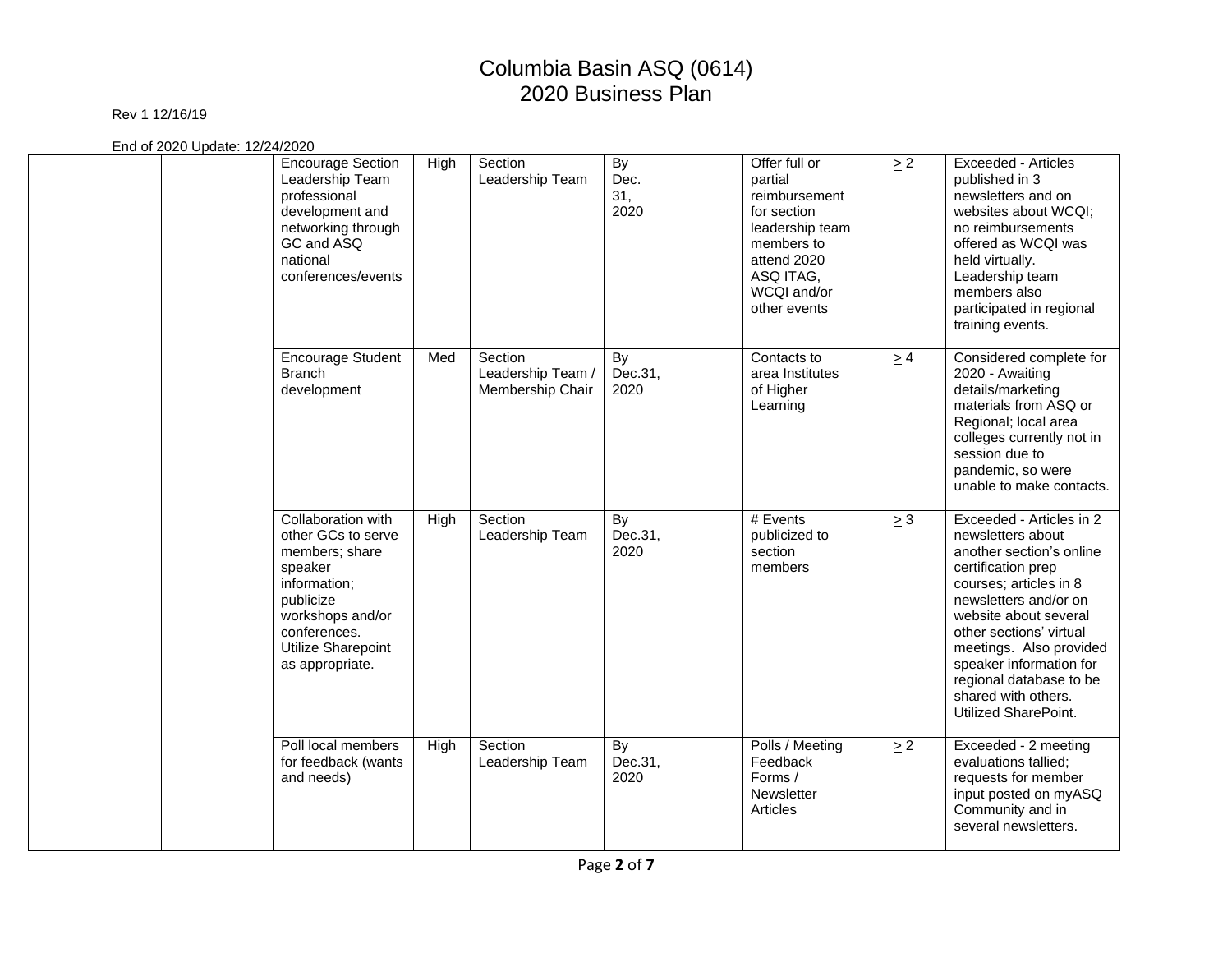#### Rev 1 12/16/19

|  |                                                                                                                                                                                           |      |                            |                           |                                                                                                  |          | Also, drafted questions<br>for a possible member<br>survey; will be shared<br>with 2021 leadership<br>team to pursue further.                                                                                                                                                                                                                                        |
|--|-------------------------------------------------------------------------------------------------------------------------------------------------------------------------------------------|------|----------------------------|---------------------------|--------------------------------------------------------------------------------------------------|----------|----------------------------------------------------------------------------------------------------------------------------------------------------------------------------------------------------------------------------------------------------------------------------------------------------------------------------------------------------------------------|
|  | Communicate with<br>section members to<br>share information,<br>publicize activities,<br>etc. Utilize myASQ<br>Community and<br>other resources.<br>Encourage member<br>use of myASQ.     | High | Section<br>Leadership Team | By<br>Dec.<br>31,<br>2020 | # of<br>communications<br>(via newsletter,<br>website,<br>myASQ<br>Community,<br>meetings, etc.) | $\geq 4$ | Exceeded - Several<br>articles were published in<br>each of our 12<br>newsletters and also on<br>our myASQ<br>Community/website to<br>share information,<br>publicize activities and<br>encourage participation<br>in myASQ.                                                                                                                                         |
|  | Develop face to<br>face and virtual<br>network<br>opportunities via<br>section meetings,<br>tours, other<br>activities                                                                    | High | Section<br>Leadership Team | By<br>Dec.<br>31,<br>2020 | # Opportunities<br>per year                                                                      | $\geq 4$ | Exceeded - Dinner<br>meeting 2/11/20;<br>Dinner meeting 3/10/20;<br>canceled all other 2020<br>meeting plans due to<br>pandemic; encouraged<br>members to participate in<br>17 virtual meetings/site<br>visits or conferences<br>offered by ASQ and<br>other ASQ sections; May<br>(1), June (2), July (2),<br>August (3), Sept (2), Oct<br>(3), Nov (3) and Dec (5). |
|  | Research and<br>identify local<br>charitable<br>organizations to<br>support through<br>donations to<br>fundraisers and/or<br>hands-on activity,<br>as part of local<br>marketing strategy | Med  | Section<br>Leadership Team | By<br>Dec.<br>31,<br>2020 | # Organizations<br>supported                                                                     | $\geq 3$ | <b>Exceeded - Donations</b><br>were made to local<br>organizations, per<br>budget plan: SIGN<br><b>Fracture Care</b><br>International, Columbia<br><b>Basin College Student</b><br>Support, Tri-City Union<br>Gospel Mission and<br>Second Harvest Pasco.                                                                                                            |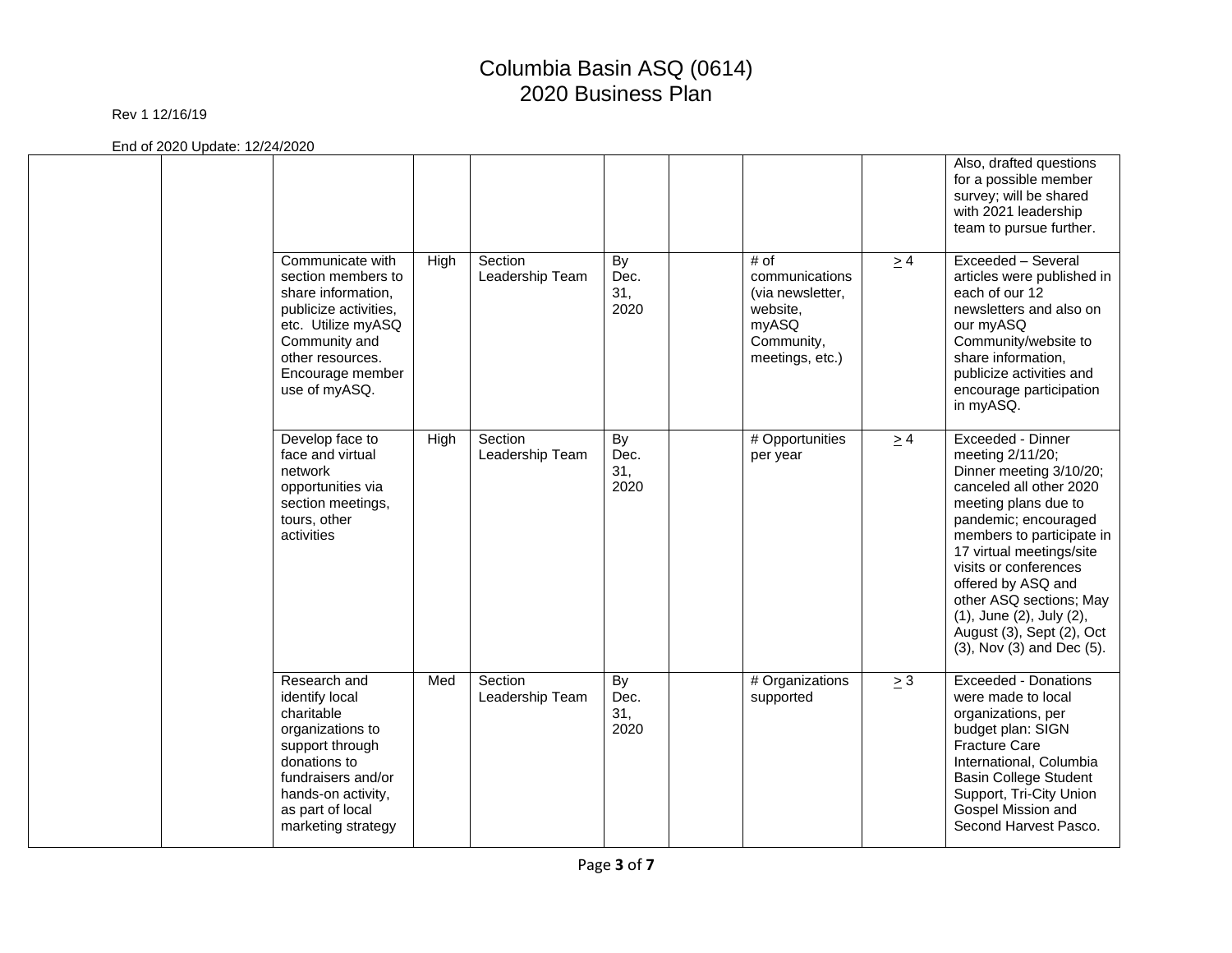### Rev 1 12/16/19

|                                                                                           |                                                                                                                   | Increase<br>membership                                                                                                                              | High | Section<br>Leadership<br>Team/Membership<br>Chair | By<br>Dec.31,<br>2020 | Increase in<br>membership                                                | $\geq 5\%$ | Considered complete for<br>2020, even though<br>overall membership<br>declined by end of year,<br>this was affected by<br>pandemic and inability to<br>offer in-person events.<br>Offered incentives to<br>members bringing guests<br>(potential new members)<br>to February and March<br>dinner meetings;<br>shutdown due to<br>pandemic precluded<br>further activities. |
|-------------------------------------------------------------------------------------------|-------------------------------------------------------------------------------------------------------------------|-----------------------------------------------------------------------------------------------------------------------------------------------------|------|---------------------------------------------------|-----------------------|--------------------------------------------------------------------------|------------|----------------------------------------------------------------------------------------------------------------------------------------------------------------------------------------------------------------------------------------------------------------------------------------------------------------------------------------------------------------------------|
| <b>Drive</b><br><b>Thought</b><br>Leadership<br>in<br><b>Excellence</b><br><b>Through</b> |                                                                                                                   | Engage in and<br>provide feedback in<br>the development of<br>model approaches<br>and associated<br>tools. Utilize<br>Sharepoint as<br>appropriate. | Med  | Section Chair /<br>Leadership Team                | By<br>Dec.31,<br>2020 | Support<br>development of<br>process and<br>tools                        | $\geq$ 1   | Considered complete for<br>2020 - No requests for<br>input were received from<br>ASQ or Regional;<br>utilizing Sharepoint for<br>section data/document<br>storage.                                                                                                                                                                                                         |
| Quality                                                                                   | Engage in<br>effective Root<br>Cause<br>Problem<br>Solving<br>including<br>Corrective and<br>Preventive<br>Action | Introduce GCs to<br>new Performance<br>Improvement<br>Process (PIP) and<br>encourage use to<br>work through<br>issues.                              | High | Section Chair                                     | By<br>Dec.31,<br>2020 | Communicate<br>new process to<br>Leadership<br>Team and<br>encourage use | 100%       | Considered complete for<br>2020 - No information<br>was received about this<br>from Regional;<br>information about new<br>PEP program was<br>shared with team.                                                                                                                                                                                                             |
|                                                                                           | Determine GC<br>performance<br>metrics and<br>deploy critical<br>QMS elements                                     | Work with GCs and<br>GCC to develop<br>metrics. This will<br>be used as part of<br>new Performance<br><b>Excellence Process</b>                     | High | Section<br>Leadership Team                        | By<br>Dec.31,<br>2020 | % Region<br>Performance<br>Metrics in place<br>and monitored             | 100%       | Considered complete for<br>2020 - No information<br>was received about this<br>from ASQ or Regional,<br>except for<br>announcement of PEP<br>metrics by GCC.                                                                                                                                                                                                               |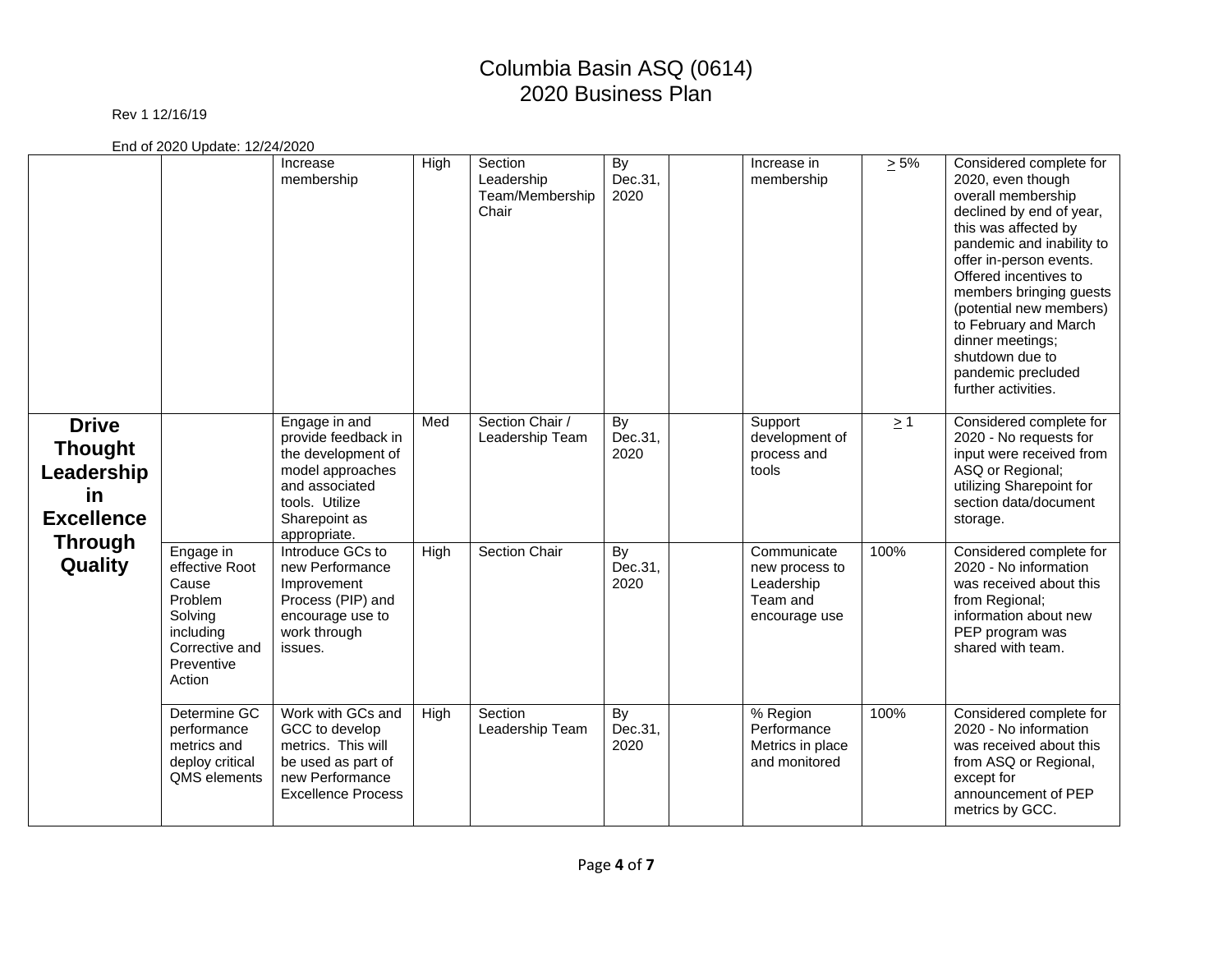### Rev 1 12/16/19

| Develop QMS<br>and deploy<br>critical quality<br>and business | Work with GCC and<br>GCs to develop and<br>continuously<br>improve processes.<br>Utilize Sharepoint<br>as appropriate. | Med  | Section<br>Leadership Team | By<br>Dec.31,<br>2020 | Support and<br>encourage<br>development of<br>process                                                                                      | $\geq$ 1 | Considered complete for<br>2020 - No information<br>was received about this<br>from ASQ or Regional;<br>utilizing Sharepoint for<br>section data/document<br>storage.                                                                                                                                  |
|---------------------------------------------------------------|------------------------------------------------------------------------------------------------------------------------|------|----------------------------|-----------------------|--------------------------------------------------------------------------------------------------------------------------------------------|----------|--------------------------------------------------------------------------------------------------------------------------------------------------------------------------------------------------------------------------------------------------------------------------------------------------------|
| management<br>processes                                       | Develop and<br>document critical<br>process as required                                                                | Med  | Section<br>Leadership Team | By<br>Dec.31,<br>2020 | Support<br>development of<br>process                                                                                                       | N/A      | Considered complete for<br>2020 - No information<br>was received about this<br>from ASQ or Regional.                                                                                                                                                                                                   |
| Ensure<br>alignment with<br>Regional Plan                     | Support and align<br>with Region<br><b>Business Plan</b>                                                               | High | <b>Section Chair</b>       | By<br>Dec.31,<br>2020 | Participate in<br>Reviews and<br>contribute<br>suggestions for<br>improvement as<br>requested.<br>Utilize<br>Sharepoint as<br>appropriate. | $\geq$ 1 | Complete - Have not<br>seen 2020 Regional<br><b>Business Plan; Section</b><br><b>Business Plan was</b><br>submitted ahead of due<br>date and was approved<br>so assume it is in<br>alignment.                                                                                                          |
| Develop<br>contingency<br>plans                               | Develop<br><b>Contingency Plans</b><br>as requested                                                                    | Med  | Section<br>Leadership Team | By<br>Dec.31,<br>2020 | Support<br>development of<br>plan(s) as<br>needed/request<br>ed                                                                            | N/A      | Exceeded - Articles<br>published in 3<br>newsletters and on<br>myASQ Community<br>about 2021 section<br>elections/petition process<br>and encouraging<br>members to serve in<br>leadership roles;<br>currently working with<br>2021 Leadership Team<br>members to share<br>information for transition. |
|                                                               | Engage in and<br>provide feedback in<br>the development of<br>contingency plans                                        | Med  | <b>Section Chair</b>       | By<br>Dec.31,<br>2020 | Participate in<br>development of<br>contingency<br>plans                                                                                   | $\geq$ 1 | Considered complete for<br>2020 - No information<br>has been received from<br>ASQ or Regional about<br>this.                                                                                                                                                                                           |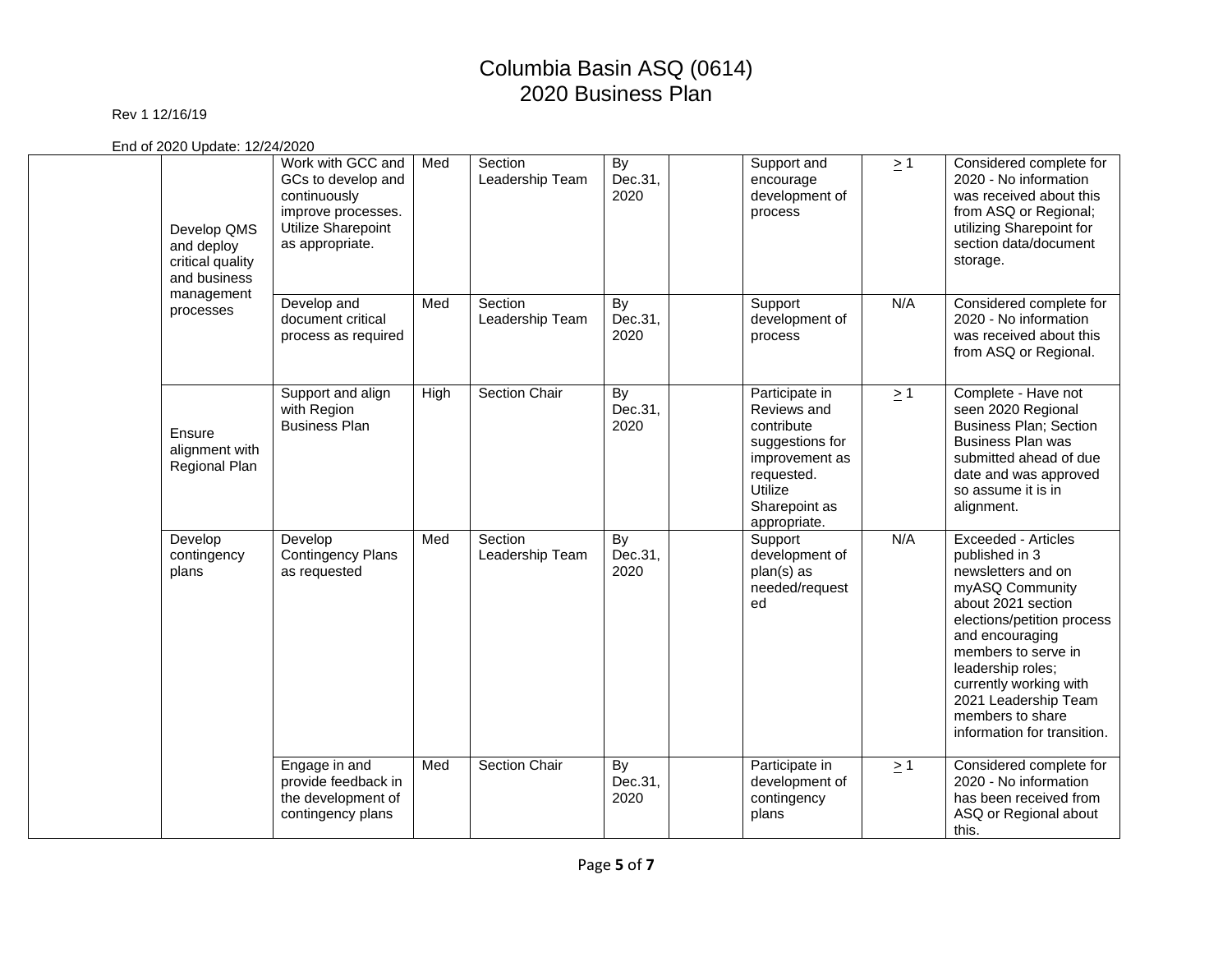### Rev 1 12/16/19

| <b>Institutional</b><br><b>Operational</b><br><b>Excellence</b> | Support and<br>align with the<br>Societies<br>Technical<br>Communities<br>and Divisions<br>to promote the<br>quality<br>discipline and<br>skill set                                                                      | Look for ways to<br>align with Technical<br>Communities to<br>provide additional<br>products and<br>services to local<br>membership.         | Med | Section Chair /<br>Leadership Team | By<br>Dec.31,<br>2020 | Communicate<br>information<br>about products<br>& services to<br>section<br>members via<br>newsletter.<br>website.<br>myASQ<br>Community, etc. | $\geq$ 1                       | Exceeded - Articles in 3<br>newsletters about<br>videos/webinar offerings<br>from ASQ divisions.                                                                                                                                                                                                                                          |
|-----------------------------------------------------------------|--------------------------------------------------------------------------------------------------------------------------------------------------------------------------------------------------------------------------|----------------------------------------------------------------------------------------------------------------------------------------------|-----|------------------------------------|-----------------------|------------------------------------------------------------------------------------------------------------------------------------------------|--------------------------------|-------------------------------------------------------------------------------------------------------------------------------------------------------------------------------------------------------------------------------------------------------------------------------------------------------------------------------------------|
|                                                                 | Promote<br>Quality<br>Management<br>Principles as a<br>part of section<br>culture                                                                                                                                        | <b>Promote Quality</b><br>Management<br>Principles and their<br>impact on section<br>locally                                                 | Med | Section Chair /<br>Leadership Team | By<br>Dec.31,<br>2020 | Communicate<br>and encourage<br>use of Quality<br>Management<br>Principles in<br>section                                                       | $\geq$ 1<br>Communi-<br>cation | Exceeded - Open and<br>regular communications<br>maintained by section<br>Chair; 4 (quarterly)<br>section leadership<br>meetings held. Also,<br>encouraged through<br>articles in several<br>newsletters and the<br>myASQ Community<br>throughout 2020.                                                                                   |
|                                                                 | Ensure<br>Organization's<br>access to<br>quality<br>professionals<br>and solutions<br>through<br>membership,<br>products and<br>services<br>specific to<br>needs of the<br>Organization's<br>Geographical<br>Communities | Promote<br>collaboration and<br>connection<br>between<br>Organization<br>members and<br>Individual members<br>located within the<br>section. | Med | Section Chair /<br>Leadership Team | By<br>Dec.31,<br>2020 | Encourage<br>members to<br>become more<br>active in<br>myASQ,<br>myASQ<br>Community,<br>divisions,<br>forums, etc.                             | > 2<br>Communi-<br>cations     | Exceeded - Responded<br>to requests to provide<br>information about section<br>speakers for a regional<br>database to be shared<br>(provided contact<br>information for 10<br>speakers); encouraged<br>all members (org and<br>others) to become more<br>active in the section and<br>in myASQ through<br>newsletter and web<br>articles. |